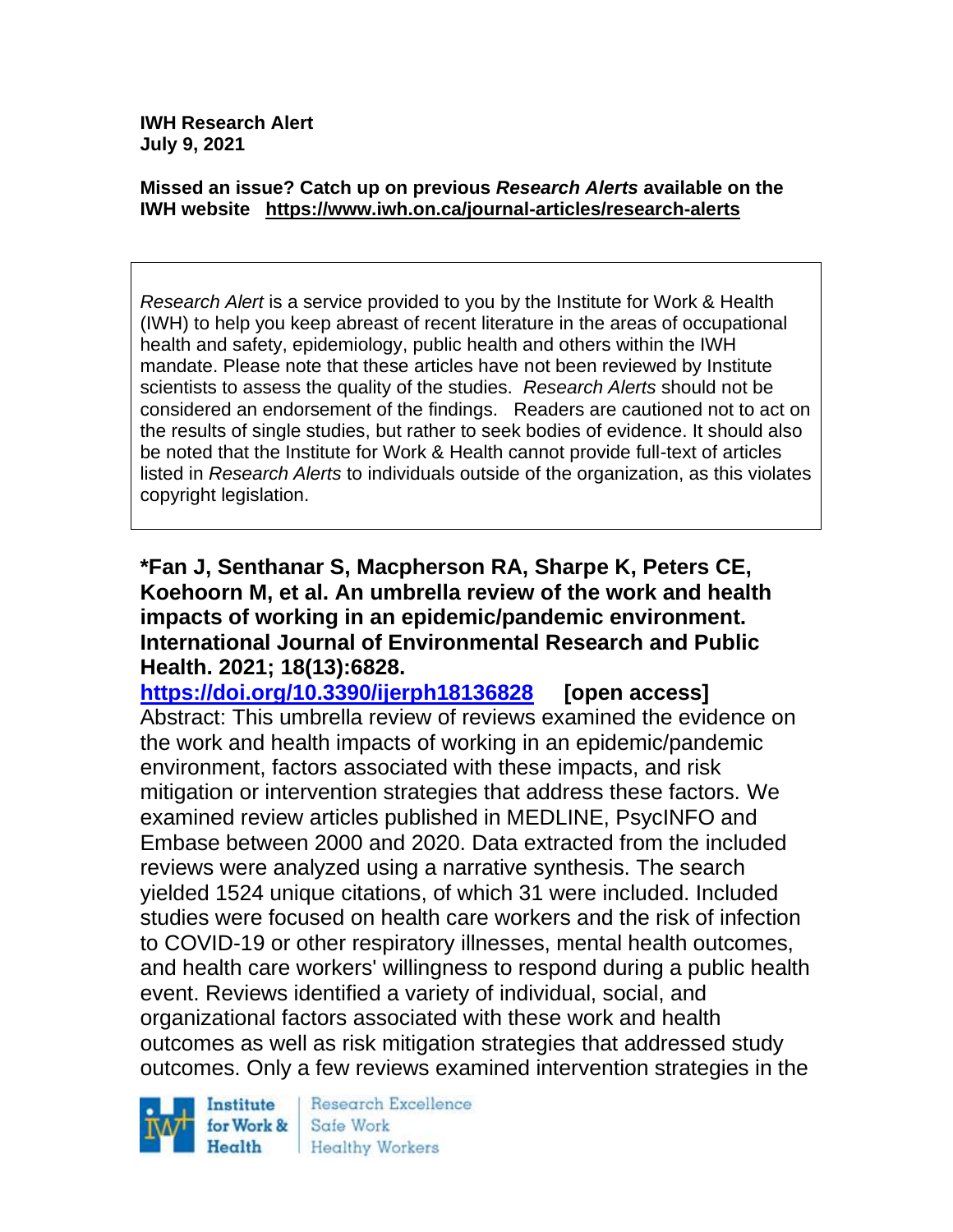workplace such as physical distancing and quarantine, and none included long-term outcomes of exposure or work during an epidemic/pandemic. Findings suggest a number of critical research and evidence gaps, including the need for reviews on occupational groups potentially exposed to or impacted by the negative work and health effects of COVID-19 in addition to health care workers, the long-term consequences of transitioning to the post-COVID-19 economy on work and health, and research with an equity or social determinants of health lens

#### **\*Perri M, McColl MA, Khan A, and Jetha A. Scanning and synthesizing Canadian policies that address the school-to-work transition of youth and young adults with disabilities. Disability and Health Journal. 2021; [epub ahead of print]. <https://doi.org/10.1016/j.dhjo.2021.101122>**

Abstract: BACKGROUND: Disability faced by a young person can impact the school-to-work transition and shape health and well-being over the life course. Unique barriers to entry and advancement within the labor market that are relevant to young people with disabilities underscore the need for tailored policy-level supports. OBJECTIVES: To examine and describe policies that support the school-to-work transition of young people with disabilities in Canada. METHODS: A scan of policies which focused on the school-to-work transition of young people with disabilities across Canada was conducted between June 2019 and January 2020. Searches were completed within federal, provincial and territorial policy portals. Each policy relating to employment participation of people with disabilities was summarized. Policies that focused on the school-to-work-specific were synthesized using Bemelmans-Vidic, Rist and Vedung's policy tool framework. RESULTS: A total of 36 policies were identified by our scan that focused on the employment of people with disabilities. Only five policies explicitly addressed the school-to-work transition. All existing policies were implemented at the provincial level and aimed to promote entry into employment. The synthesis of policies revealed that financial policy tools were primarily used to incentivize employment, provision of workplace accommodations, or the development and implementation of job readiness programs. CONCLUSION: Our analysis of federal, provincial and territorial policies in Canada uncovered a limited number of policies that

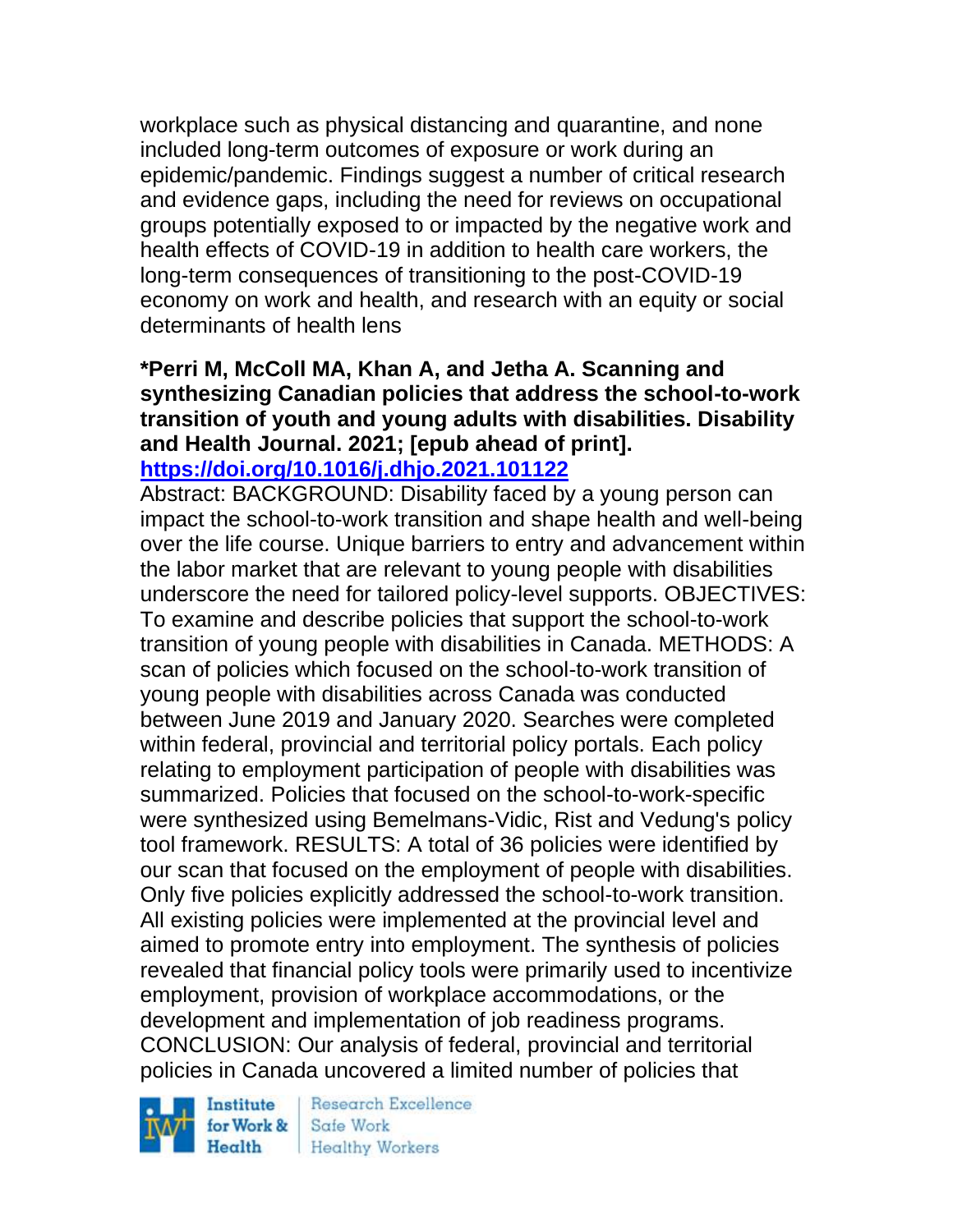specifically support the school-to-work transition. Addressing these policy gaps can increase the inclusion of young people with disabilities in the labor market

#### **Alexander BM, Wurzelbacher SJ, Zeiler RJ, and Naber SJ. Lessons learned from Ohio workers' compensation claims to mitigate hazards in the landscaping services industry. American Journal of Industrial Medicine. 2021; [epub ahead of print]. <https://doi.org/10.1002/ajim.23261>**

Abstract: BACKGROUND: The landscaping services industry is one of the more dangerous in the United States, with higher rates of both fatal and nonfatal injuries than the all-industry average. This study uses claims from the Ohio Bureau of Workers' Compensation (OHBWC) database to identify high rates of occupational injuries and illnesses in this industry in Ohio. The causes of those illnesses and injuries are highlighted to identify common factors. METHODS: The OHBWC database includes injured-worker industry identification, occupation, business size, demographics, diagnoses, and free-text descriptions of injury circumstances. We identified landscaping service industry claims from 2001 to 2017, and describe annual claim counts and rates. RESULTS: Over the 17-year period, 18,037 claims were accepted, with "Struck by object or equipment" and "Overexertion involving outside sources" being the most common events or exposures. Sprains and fractures were the most prevalent of the more serious lost-time (LT) injuries. Free-text descriptions of claims indicate that arborist work and loading/unloading of work vehicles and trailers are particularly hazardous. Younger and shortertenured workers were injured most frequently, although the average workers' age was higher for LT claims. The total cost of claims to the OHBWC from the landscaping services industry for 2001-2017 was over \$226,000,000. Almost \$214,000,000, or 94.4%, was for LT injuries and illnesses, even though LT claims comprise only 18% of total claims. CONCLUSIONS: Targeted improvements in landscaper safety could come from controlling events leading to LT claims. Engineering controls and improved training are strongly recommended to reduce falls, overexertion, and struck-by injuries

## **Benson C, Dimopoulos C, Argyropoulos CD, Varianou Mikellidou C, and Boustras G. Assessing the common occupational health**

Institute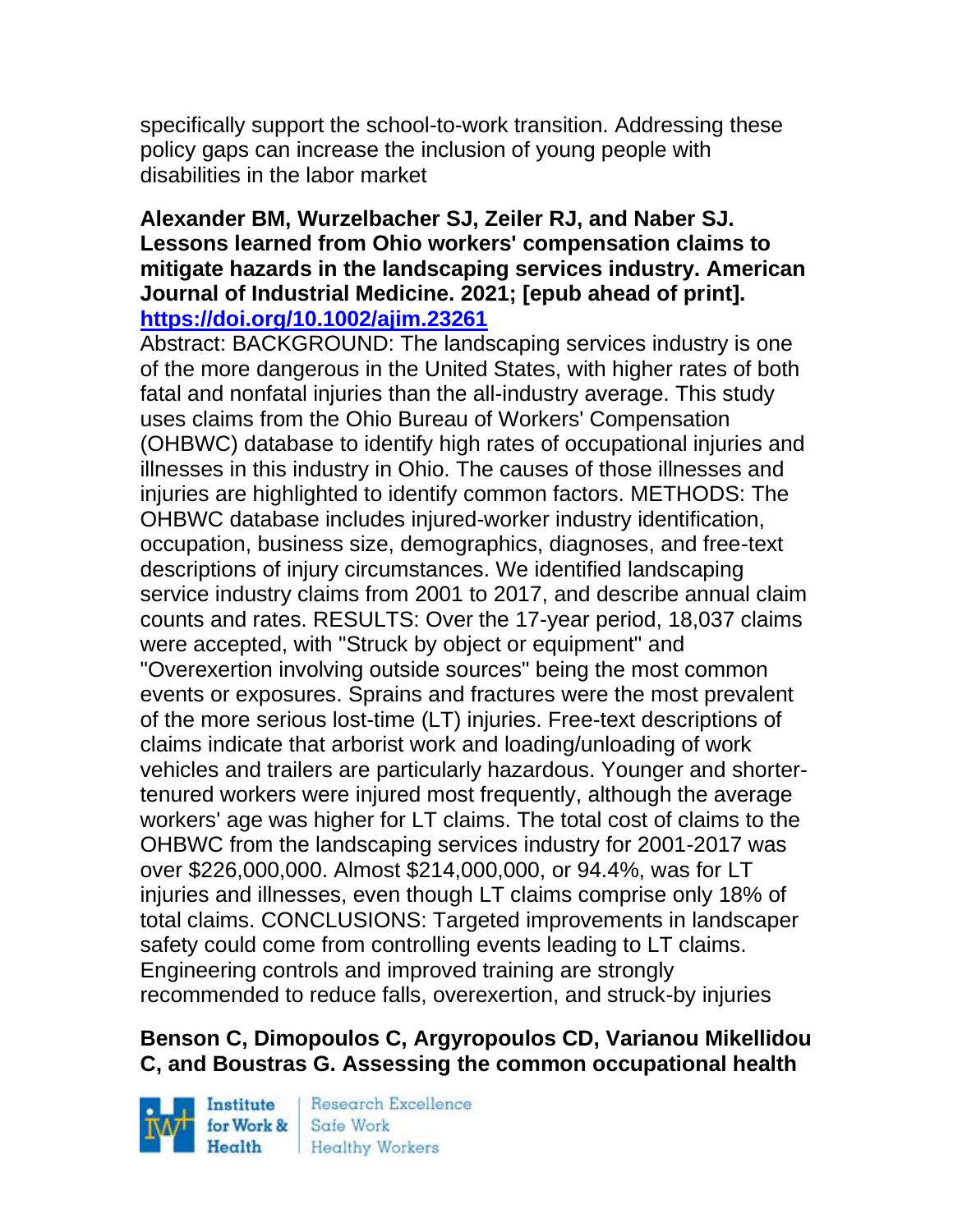**hazards and their health risks among oil and gas workers. Safety Science. 2021; 140:105284. <https://doi.org/10.1016/j.ssci.2021.105284>** 

#### **Campos JADB, Martins BG, Campos LA, de Fatima V, and Maroco J. Symptoms related to mental disorder in healthcare workers during the COVID-19 pandemic in Brazil. International Archives of Occupational & Environmental Health. 2021; 94(5):1023-1032.**

**<https://doi.org/10.1007/s00420-021-01656-4> [open access]** Abstract: Background: Studies of previous pandemics indicate that healthcare workers have a high risk of developing symptoms related to mental health, especially depression, anxiety, and stress. Objective: To identify mental disorder symptoms among Brazilian healthcare workers during the Sars-Cov-2 pandemic and compare findings in different work categories. Methods: This was an online cross-sectional study. Information related to the pandemic and mental disorder symptoms was collected. The Depression, Anxiety, and Stress Scale and the Impact of Event Scale-revised were used. Associations were estimated by the chi-square test. The mean scores were compared among work categories with ANOVA (a = 5%) and the prevalence of symptoms was estimated. Results: 1,609 healthcare workers participated in the survey [mean age: 36.9 (SD = 11.6) years, women  $= 83.6\%$ . There was no association between work category and changes in mental health during the pandemic (p  $= 0.288$ ) or prevalence of unsafe feeling (p  $= 0.218$ ). A significant relationship was observed between maintaining work activities during the pandemic and work category ( $p < 0.001$ ). Physicians had the lowest out-of-work prevalence (9.5%) while dentists had the highest (32.3%). Physicians and nurses showed the highest prevalence of inperson work routine. Psychologists presented the highest prevalence of remote work (64.0%) while dentists had the lowest (20.2%). A high prevalence of depression (D), anxiety (A), and stress (S) symptoms was observed in all professional categories (D: 57.2, 95% CI 48.3- 66.1%; A: 46.20%, 95% CI = 37.2-55.2%; S: 55.80%, 95% CI = 46.8- 64.8%), with physicians ( $D = 38.4$ %,  $A = 25.80$ %,  $S = 37.90$ %), psychologists ( $D = 50.2\%$ ,  $A = 39.0\%$ ,  $S = 43.1\%$ ), and nurses ( $D =$ 50.0%,  $A = 40.9\%$ ,  $S = 49.0\%$  having significantly lower scores. Psychologists had the lowest pandemic-related psychological impact



Research Excellence Safe Work **Healthy Workers**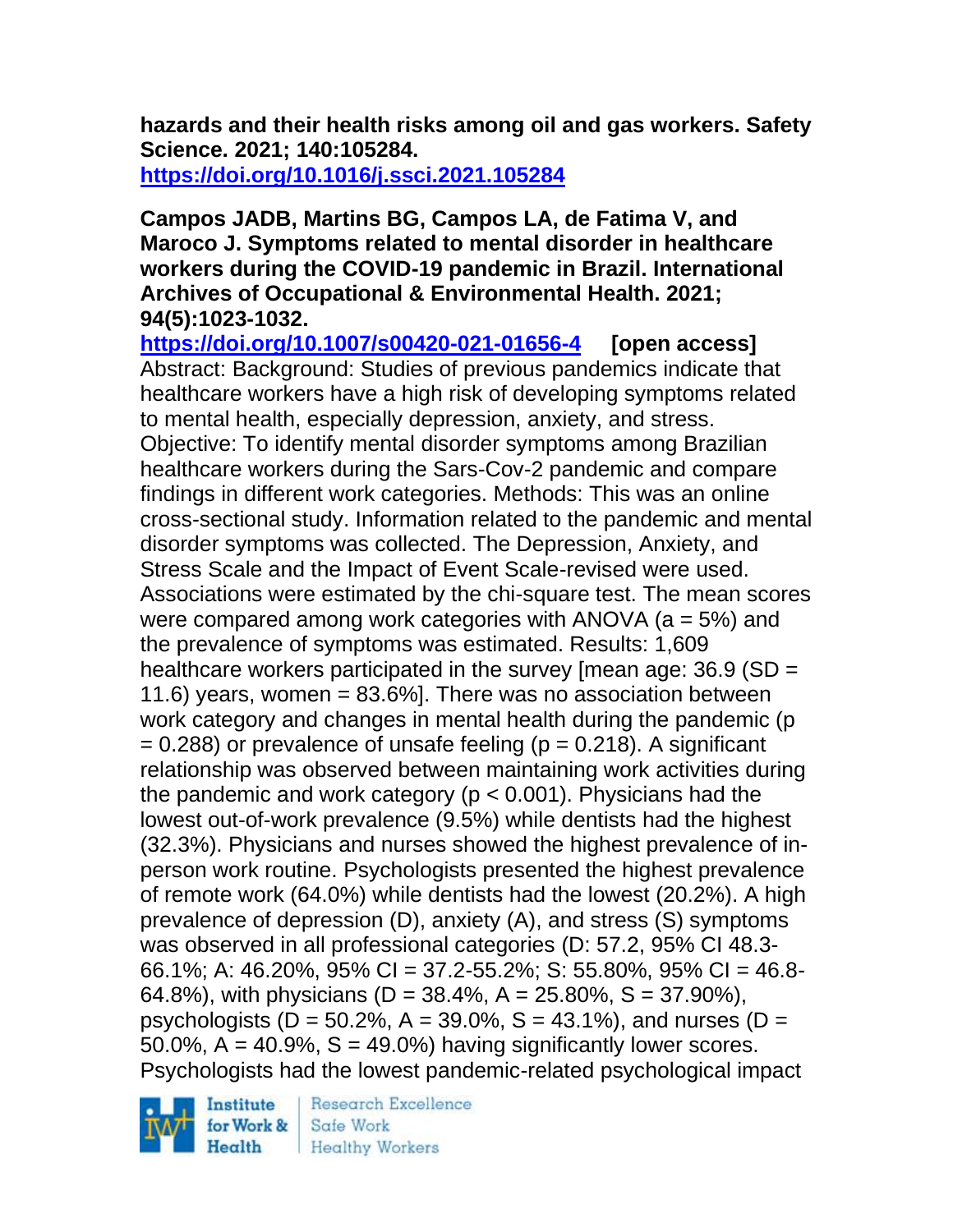(42.70%, 95% CI 36.8-48.6%). Conclusion: Extreme changes in the work routine of dentists and psychologists and an overall high prevalence of mental symptoms due to the pandemic were found. Researchers should focus on gathering information that can identify workers at increased risk of mental illness to guide discussions and develop actions to minimize the harm of the pandemic. In addition, we suggest that healthcare and support systems urgently adopt mental health care measures with specialized professionals to protect the psychological well-being of the healthcare community.

**Cheng WJ, Harma M, Koskinen A, Kivimaki M, Oksanen T, and Huang MC. Intraindividual association between shift work and risk of drinking problems: data from the Finnish Public Sector Cohort. Occupational & Environmental Medicine. 2021; 78:465- 471.** 

## **<https://doi.org/10.1136/oemed-2020-107057>**

Abstract: Objectives: Studies concerning the association between shift work and drinking problems showed inconsistent results. We used data from a large occupational cohort to examine the association between shift work and different types of drinking behaviour. Methods: A total of 93 121 non-abstinent workers from the Finnish Public Sector Study were enrolled in the study. Six waves of survey data were collected between 2000 and 2017. Work schedules were categorised as regular day, non-night shift and night shift work, and shift intensities were calculated from registered working hour data. Two indicators of adverse drinking behaviour were measured: at-risk drinking (>7 and >14 drinks per week in women and men, respectively) and high-intensity drinking (measured as pass-out experience). Intraindividual analysis was conducted using fixedeffects regression to examine the association between shift work and drinking behaviours. Results: Compared with regular day work, night shift work was associated with an increased risk of high-intensity drinking (OR 1.28, 95% CI 1.07 to 1.52) but a lower risk of at-risk drinking (OR 0.85, 95% CI 0.74 to 0.99). Shift workers who worked long shifts had a lower risk of at-risk drinking compared with those who rarely worked long shifts (OR 0.58, 95% CI 0.37 to 0.93). Conclusions: Associations between shift work and alcohol use vary according to drinking patterns. Workers engaged in high-intensity

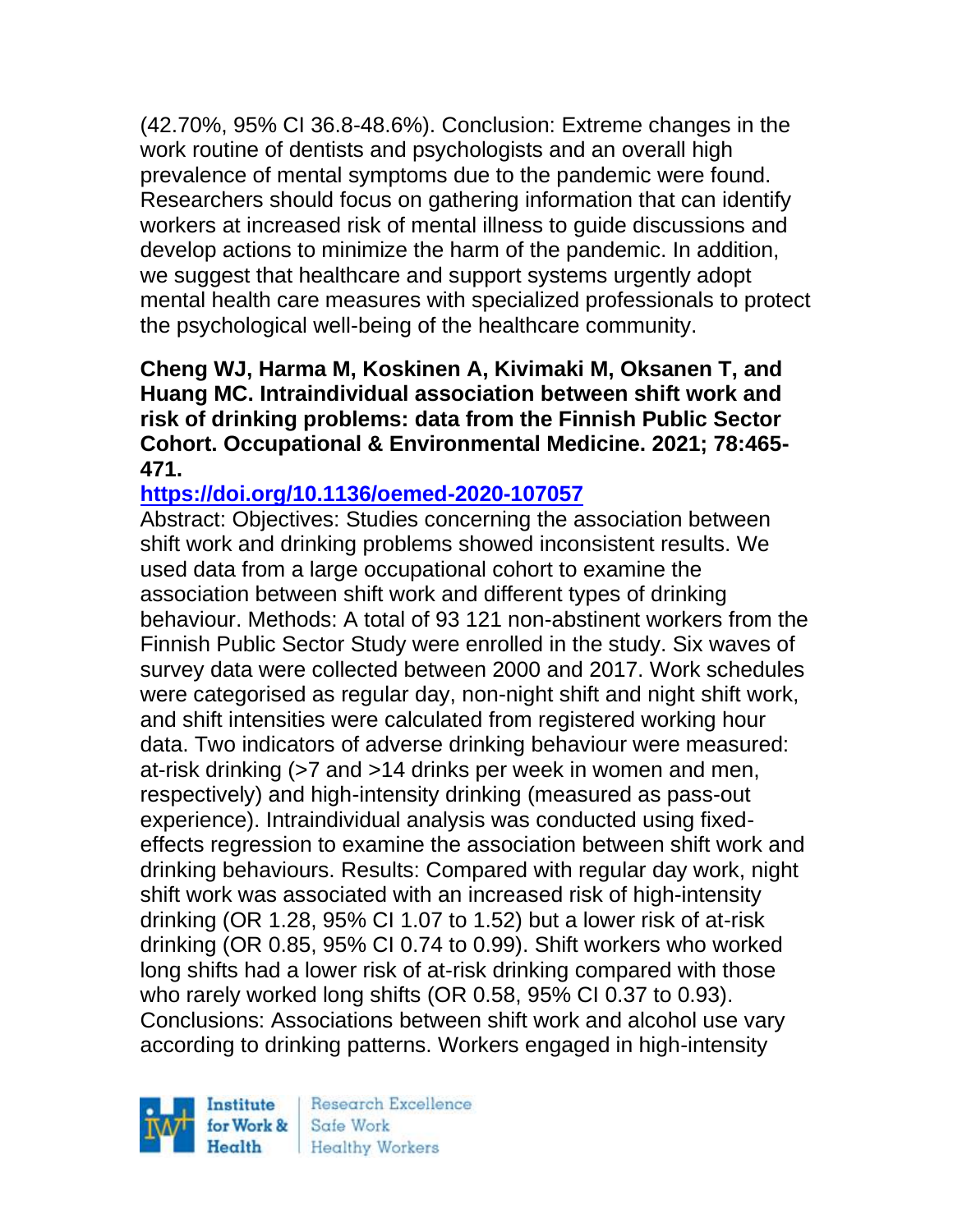drinking more often during night shift schedules compared with day work, but did not drink averagely higher volume.

### **Eskilsson T, Norlund S, Lehti A, and Wiklund M. Enhanced capacity to act: managers' perspectives when participating in a dialogue-based workplace intervention for employee return to work. Journal of Occupational Rehabilitation. 2021; 31(2):263- 274.**

**<https://doi.org/10.1007/s10926-020-09914-x> [open access]** Abstract: Purpose To explore if and how a dialogue-based workplace intervention with a convergence dialogue meeting can support a return to work process from the managers' perspective. Methods Individual interviews were conducted with 16 managers (10 women and 6 men) who had an employee on sick leave because of stressinduced exhaustion disorder. The manager and employee participated in a dialogue-based workplace intervention with a convergence dialogue meeting that was guided by a healthcare rehabilitation coordinator. The intervention aimed to facilitate dialogue and find concrete solutions to enable return to work. The interviews were analyzed by the Grounded Theory method. Results A theoretical model was developed with the core category enhancing managerial capacity to act in a complex return to work process, where the managers strengthened their agential capacity in three levels (categories). These levels were building competence, making adjustments, and sharing responsibility with the employee. The managers also learned to navigate in multiple systems and by balancing demands, control and support for the employee and themselves. An added value was that the managers began to take preventive measures with other employees. When sick leave was caused only by personal or social issues (not work), workplace actions or interventions were difficult to find. Conclusions From the managers' perspective, dialogue-based workplace interventions with a convergence dialogue meeting and support from a rehabilitation coordinator can strengthen managerial competence and capacity to act in a complex return to work process

## **Fabius R and Phares S. Companies that promote a culture of health, safety, and wellbeing outperform in the marketplace. Journal of Occupational & Environmental Medicine. 2021;**

Institute Health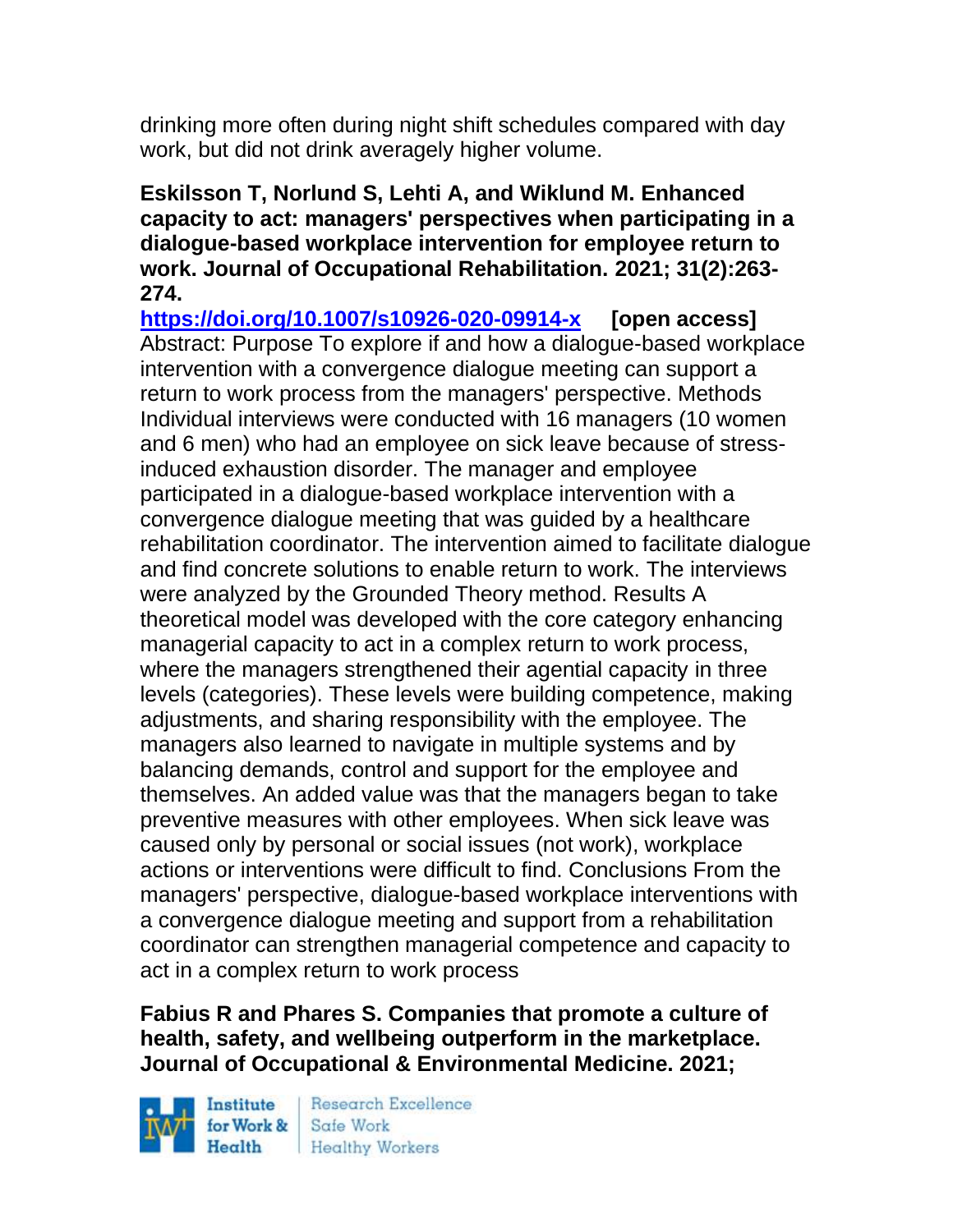## **63(6):456-461.**

## **<https://doi.org/10.1097/JOM.0000000000002153>**

Abstract: OBJECTIVE: The objective of this research is to test the hypothesis that companies distinguished by their commitment to their workforce's health, safety, and well-being outperform in the marketplace. METHODS: To test this, we analyzed the real-world stock market performance of an investment fund of publicly traded companies selected on evidence demonstrating their pursuit of a culture of health, safety, and well-being. RESULTS: This fund outperformed the market by 2% per year, with a weighted return on equity of 264% compared with the S&P 500 return of 243% over a 10-year period. CONCLUSIONS: Employers, fund managers, and fund investors would be well served by including strategies that assess a company's commitment to the health, safety, and well-being of their workforce when evaluating investments in their enterprise and portfolios

### **Friel CP, Pascual CB, Duran AT, Goldsmith J, and Diaz KM. Joint associations of occupational standing and occupational exertion with musculoskeletal symptoms in a US national sample. Occupational & Environmental Medicine. 2021; 78:494-499. <https://doi.org/10.1136/oemed-2020-106911>**

Abstract: OBJECTIVE: Observational studies have linked occupational standing or walking to musculoskeletal pain. These prior studies, however, are flawed as few accounted for physical exertion; a potential confounder that accompanies many standing-based occupations. The purpose of this study was to examine the individual and joint associations of occupational standing/walking and exertion with musculoskeletal symptoms. METHODS: Data for this analysis come from the 2015 National Health Interview Survey, a US nationally representative survey. Occupational standing/walking and exertion were assessed by self-report on a 5-point Likert scale. The presence of musculoskeletal symptoms (pain, aching and stiffness) for upper extremities (neck, shoulders, elbows, wrists and fingers), lower extremities (hips, knees, ankles and toes) and lower back was also assessed. RESULTS: Occupational standing/walking was associated with a greater likelihood of upper extremity, lower extremity and lower back musculoskeletal symptoms; however, associations were attenuated and no longer significant with

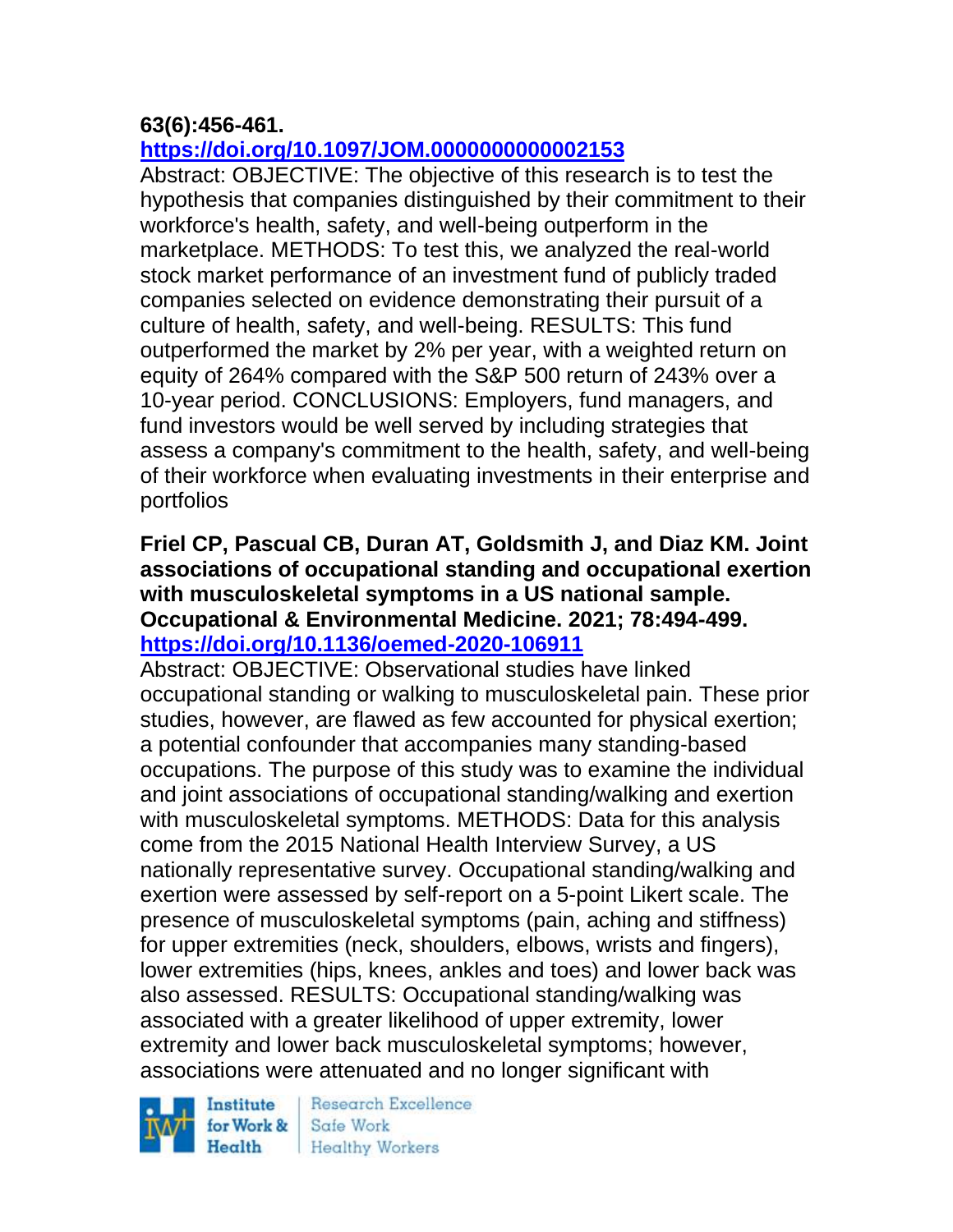adjustment for exertion. When stratified by levels of occupational exertion, occupational standing/walking was associated with musculoskeletal symptoms only among the group with high exertion (eq.  $OR=1.69$  (95% CI: 1.48 to 1.94) for lower back symptoms comparing high/high for standing or walking/exertion vs low/low). Among groups with low exertion, occupational standing/walking was not associated with musculoskeletal symptoms (eg, OR=1.00 (95% CI: 0.85 to 1.16) for lower back symptoms comparing high/low for standing or walking/exertion vs low/low). CONCLUSION: Results from this US representative survey suggest that the association between occupational standing/walking and musculoskeletal symptoms is largely driven by the co-occurrence of occupational exertion and does not provide evidence that standing or walking incurs adverse musculoskeletal symptoms

## **Hawkins D. Understanding the role of work in mortality: making the best use of available US death certificate occupation data and opportunities for improvements. Journal of Occupational & Environmental Medicine. 2021; 63(6):503-507.**

## **<https://doi.org/10.1097/JOM.0000000000002177>**

Abstract: Occupational disparities in mortality are a concern in public health. Understanding these disparities is important for identifying high-risk occupations for intervention and occupational factors that may be contributing to high risk for primary prevention. Using data from death certificates is a useful strategy for tracking occupational disparities in mortality. There are a number of challenges associated with working with this data. This paper describes how to access death certificate data, code occupational information from these death certificates, calculate mortality rates by occupation, and combine death certificate data with data from other sources. Limitations of existing death certificate occupation data are described along with recommendations about how to improve the collection of occupation information for death certificates. Finally, a proposal for the development of a national occupational mortality surveillance system is presented

## **Karabinski T, Haun VC, Nubold A, Wendsche J, and Wegge J. Interventions for improving psychological detachment from work: a meta-analysis. Journal of Occupational Health**

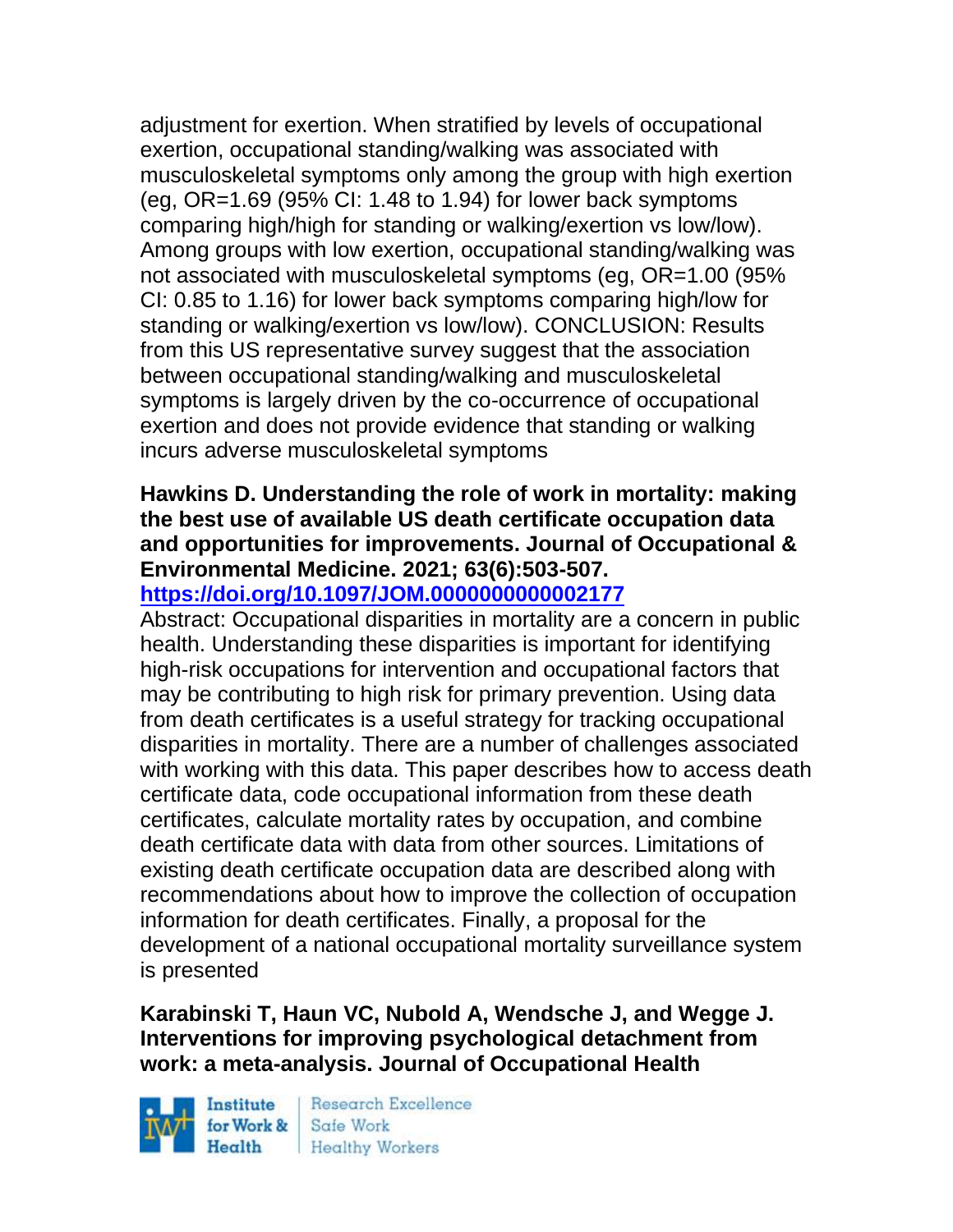#### **Psychology. 2021; 26(3):224-242. <https://doi.org/10.1037/ocp0000280>**

Abstract: Psychological detachment from work during off-job time is crucial to sustaining employee health and well-being. However, this can be difficult to achieve, particularly when job stress is high and recovery is most needed. Boosting detachment from work is therefore of interest to many employees and organizations, and over the last decade numerous interventions have been developed and evaluated. The aim of this meta-analysis was to review and statistically synthesize the state of research on interventions designed to improve detachment both at work and outside of it. After a systematic search (covering the period 1998-2020) of the published and unpublished literature, 30 studies with 34 interventions ( $N = 3,725$ ) were included. Data were analyzed using a random-effects model. Interventions showed a significant positive effect on detachment from work  $(d =$ 0.36) on average. Moderator analyses revealed that it did not matter how the different studies conceptualized detachment but that the context in which detachment was measured (outside or at work) significantly influenced intervention effectiveness. Furthermore, using the stressor-detachment model as the organizing framework, we found that while interventions addressing job stressors or altering primary and secondary appraisal were all effective, only the interventions that addressed primary appraisal were more effective than those that did not. Additionally, while the delivery format did not moderate intervention effectiveness, interventions with longer durations and higher dosages were more effective than shorter and lower dosage interventions. Finally, interventions were more effective among older participants and participants with initial health or recovery-related impairments. (PsycInfo Database Record (c) 2021 APA, all rights reserved)

**Lettieri A, Soto-Perez F, Franco-Martin MA, de Borja Jordan de Urries F, Shiells Kate R, and Diez E. Employability with mental illness: the perspectives of employers and mental health workers. Rehabilitation Counseling Bulletin. 2021; 64(4):195-207. <https://doi.org/10.1177/0034355220922607>** 

**Morganstein JC and Flynn BW. Enhancing psychological sustainment & promoting resilience in healthcare workers** 

Institute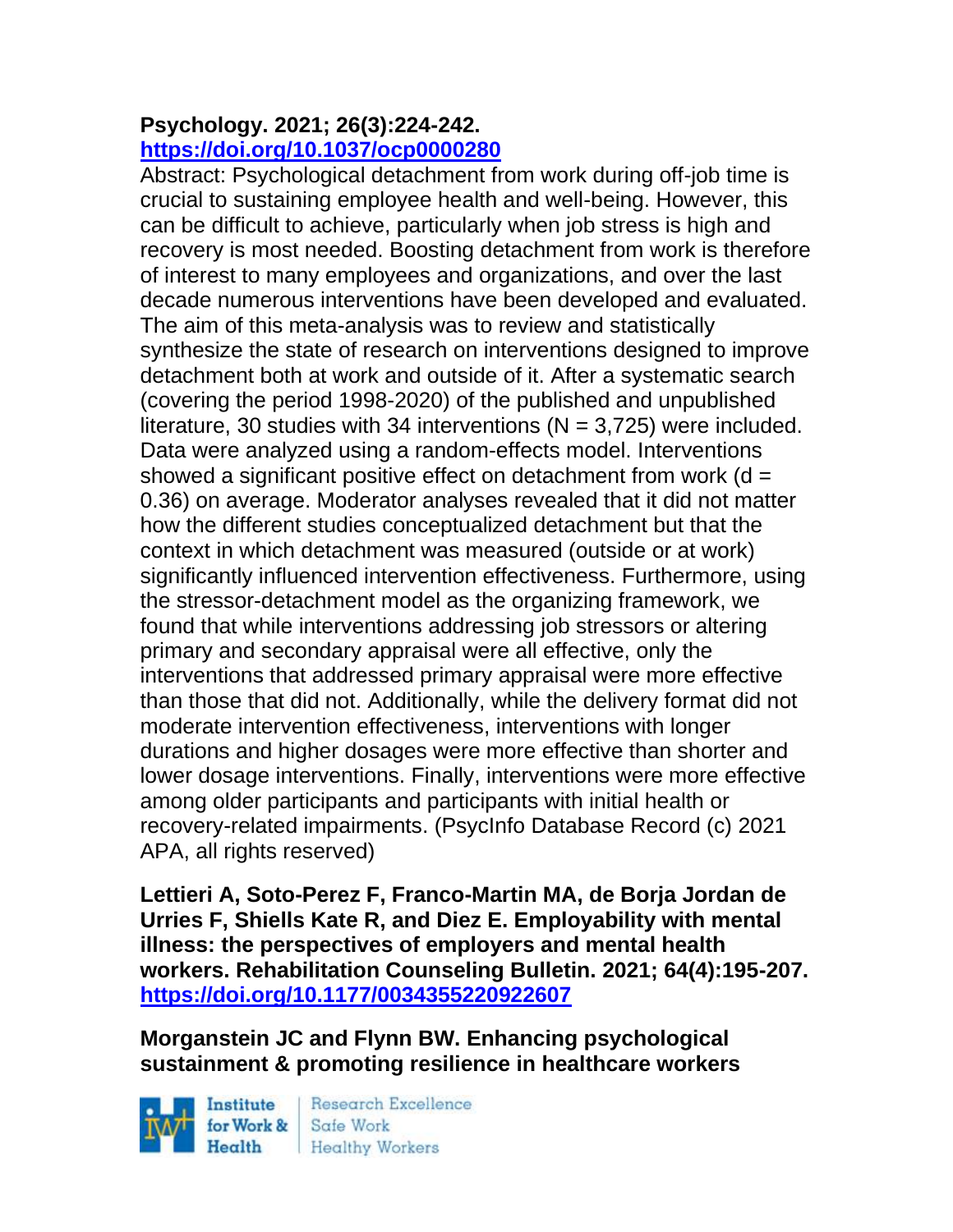#### **during COVID-19 & beyond: adapting crisis interventions from high-risk occupations. Journal of Occupational & Environmental Medicine. 2021; 63(6):482-489.**

**<https://doi.org/10.1097/JOM.0000000000002184> [open access]** Abstract: COVID-19 is a unique disaster, which has placed extreme stress on Healthcare Workers (HCWs) and the systems in which they work. Eradicating the pandemic requires sustainment of the healthcare workforce through actions that mitigate stress, promote resilience, and enhance performance. A major barrier is the lack of organizational practices and procedures designed to sustain HCWs during prolonged crisis events, such as COVID-19. Adapting existing best practices from other high-risk occupations allows for a more rapid, efficient response to optimize workforce well-being and preserve healthcare organizational functioning. This paper discusses current and emerging literature on the unique impacts of COVID-19 on HCWs and provides actionable, evidence-informed recommendations for individuals, teams, and leaders to enhance sustainment of HCWs that is critical to the preservation of national and global health security

# **Nielsen MB, Pallesen S, Einarsen SV, Harris A, Rajalingam D, and Gjerstad J. Associations between exposure to workplace bullying and insomnia: a cross-lagged prospective study of causal directions. International Archives of Occupational & Environmental Health. 2021; 94(5):1003-1011.**

## **<https://doi.org/10.1007/s00420-020-01618-2>**

Abstract: Objective: Workplace bullying has been established as a significant correlate of sleep problems. However, little is known regarding the causal direction between bullying and sleep. The aim of this study was to examine temporal relationships between bullying and symptoms of insomnia. Methods: Reciprocal and prospective associations between exposure to workplace bullying and symptoms of insomnia were investigated in a national probability sample comprising 1149 Norwegian employees. Data stemmed from a twowave full panel survey study with a 6-month time interval between the baseline and follow-up assessments. Models with stabilities, forward-, reverse-, and reciprocal associations were tested and compared using Structural Equation Modelling. Analyses were adjusted for age, gender, and the stability in the outcome variables over time.

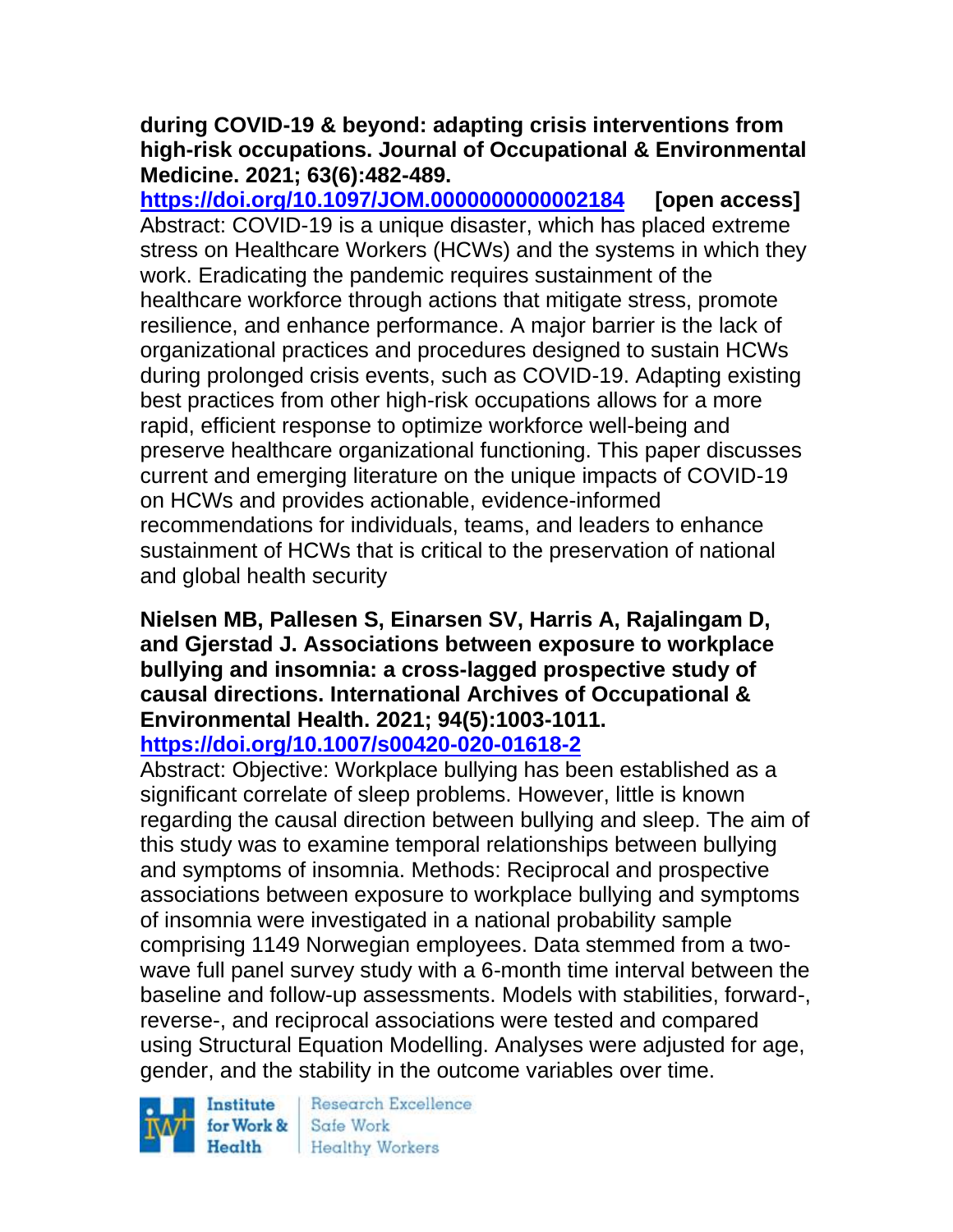Workplace bullying was assessed with the nine-item Short Negative Acts Questionnaire. Insomnia was assessed with a previously validated three item scale reflecting problems with sleep onset, sleep maintenance, and early morning awakening. Results: The forward association model, which showed that exposure to workplace bullying prospectively increased levels of insomnia ( $b = 0.08$ ;  $p < 0.001$ ), had best fit with the data  $[CFI = 0.94; TLI = 0.93; RMSEA = 0.049 (0.046-1.049)$ 0.052)]. The reverse association model where insomnia influences risk of being subjected to bullying was not supported. Conclusion: Workplace bullying is a risk factor for later insomnia. There is a need for further studies on moderating and mediating variables that can explain how and when bullying influence sleep.

#### **Noll L, Mallows A, and Moran J. Consensus on tasks to be included in a return to work assessment for a UK firefighter following an injury: an online Delphi study. International Archives of Occupational & Environmental Health. 2021; 94(5):1085-1095.**

# **<https://doi.org/10.1007/s00420-021-01661-7>**

Abstract: OBJECTIVE: The aim was to provide a consensus tasks needed to be included in a return to work assessment for operational firefighters. METHODS: A two round online Delphi study was conducted with twenty-four participants including firefighters, service fitness advisers and occupational health managers. A consensus was set at 70% agreement. In round one, participants completed an online survey relating to tasks to be included during a return to work assessment for firefighters following an injury. Round two was an online consensus meeting to discuss the tasks where consensus was not achieved. RESULTS: A consensus was reached for ten of the thirteen tasks, including the number of repetitions required when lifting a light portable pump and climbing a ladder. A consensus was reached for the total distance equipment which should be carried. This included carrying a ladder, a hose and a light portable pump. CONCLUSIONS: This study has provided a consensus for tasks to be included when assessing a firefighter for return to work. Further research is needed to understand how to use this assessment optimally

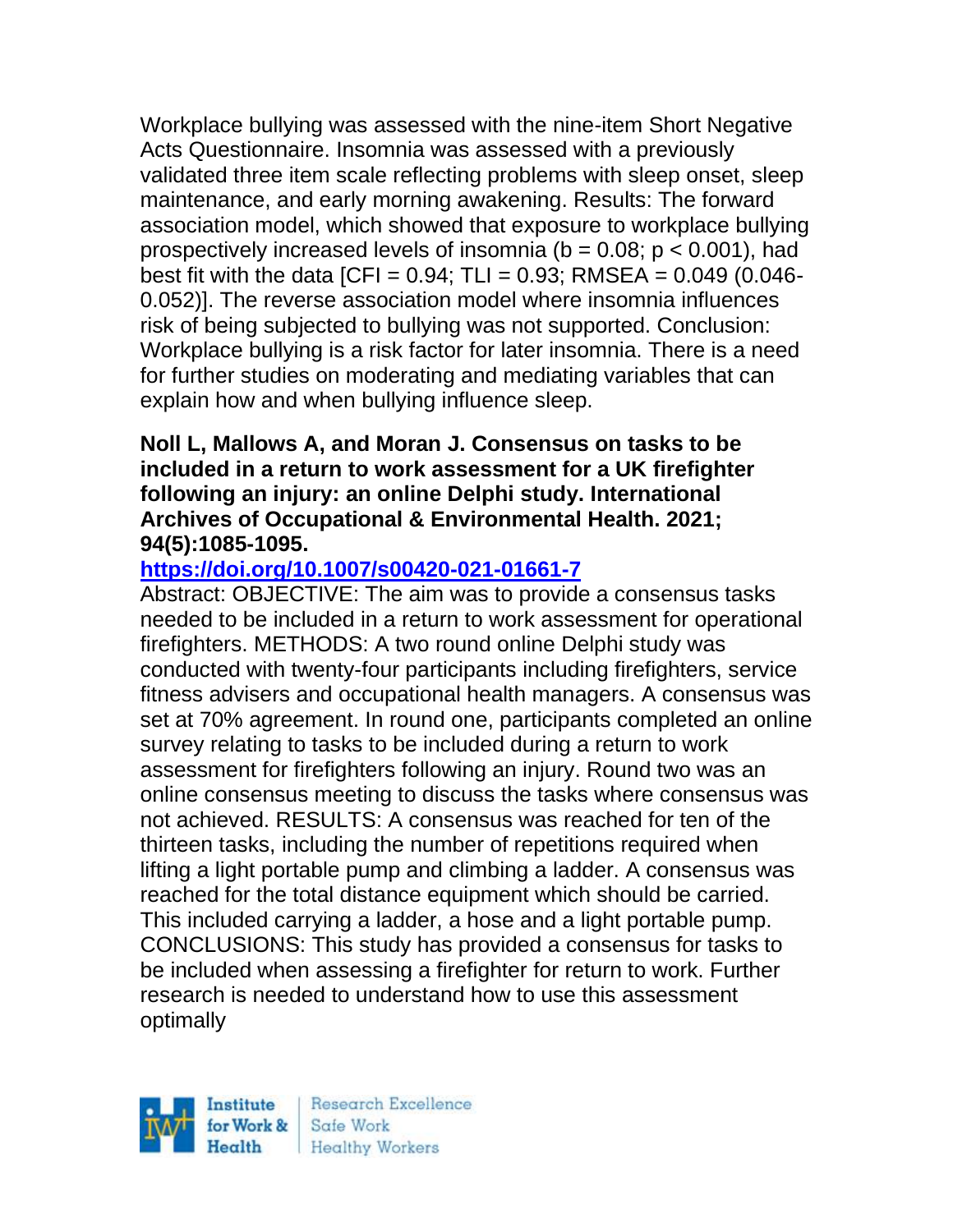**Parker SK and Jorritsma K. Good work design for all: multiple pathways to making a difference. European Journal of Work and Organizational Psychology. 2021; 30(3):456-468. <https://doi.org/10.1080/1359432X.2020.1860121>** 

## **Picon SPB, Batista GA, Pitangui ACR, and de Araujo RC. Effects of workplace-based intervention for shoulder pain: a systematic review and meta-analysis. Journal of Occupational Rehabilitation. 2021; 31(2):243-262.**

**<https://doi.org/10.1007/s10926-020-09927-6>** 

Abstract: The main objective of this study is to update the evidence related to the effectiveness of exercise and ergonomic interventions in the perception of shoulder pain intensity in workers considering the shoulder pain intensity and the minimum clinically important change in the analysis. The bibliographic search was conducted in seven databases (Cochrane, EMBASE, SciELO, PubMed, PEDro, Web of Science and Scopus) from March to April 2019. The study selection included randomized controlled trials (RCTs) involving workers with shoulder pain who underwent physical exercises, ergonomics, and combined interventions. To analyze the RCTs, the intensity of pain was divided into two subgroups  $<$  3 and  $=$  3 (0-10 points scale). A total of 27 RCTs were included in the qualitative synthesis considering the perception scales of shoulder pain intensity and the PEDro scale score of assessment of RCTs quality and risk of bias. Within these, seven RCTs were included in the quantitative synthesis. The overall effectiveness of interventions was calculated using a meta-analysis method, and the associated measurement used as a mean difference. The meta-analysis revealed that exercise interventions in workers with shoulder pain > 3 presented a minimally clinically important difference (MCID), but with no difference in workers with pain < 3. The interventions with exercise in workers with pain = 3 at baseline reported a beneficial effect in reducing shoulder pain intensity, and a MCID. However, there was no significant difference for workers with pain < 3 and the effects of ergonomic interventions are still uncertain to reduce shoulder pain in workers.

## **Shields M, Dimov S, King TL, Milner A, Kavanagh A, Spittal MJ, et al. Does disability modify the relationship between labour force status and psychological distress among young people?**

Institute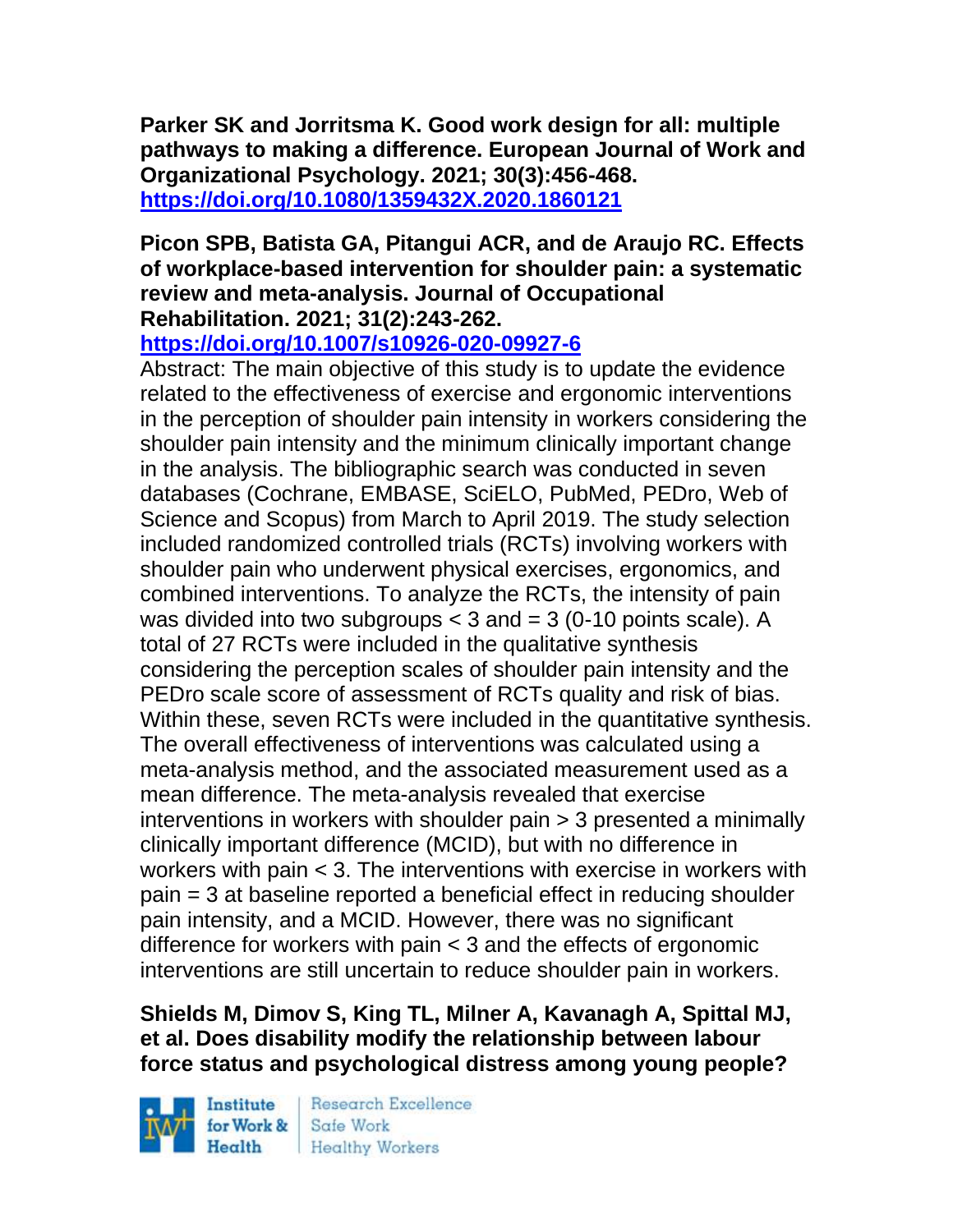## **Occupational & Environmental Medicine. 2021; 78:438-444. <https://doi.org/10.1136/oemed-2020-107149>**

Abstract: Objective: To examine the association between labour force status, including young people who were unemployed and having problems looking for work, and psychological distress one year later. We then assessed whether this association is modified by disability status. Methods: We used three waves of cohort data from the Longitudinal Surveys of Australian Youth. We fitted logistic regression models to account for confounders of the relationship between labour force status (employed, not in the labour force, unemployed and having problems looking for work) at age 21 years and psychological distress at age 22 years. We then estimated whether this association was modified by disability status at age 21 years. Results: Being unemployed and having problems looking for work at age 21 years was associated with odds of psychological distress that were 2.48 (95% CI 1.95 to 3.14) times higher than employment. There was little evidence for additive effect measure modification of this association by disability status (2.52, 95% CI -1.21 to 6.25). Conclusions: Young people who were unemployed and having problems looking for work had increased odds of poor mental health. Interventions should focus on addressing the difficulties young people report when looking for work, with a particular focus on supporting those young people facing additional barriers to employment such as young people with disabilities.

### **Smith A, McDonald AD, and Sasangohar F. The impact of commutes, work schedules, and sleep on near-crashes during nurses' post shift-work commutes: a naturalistic driving study. IISE Transactions on Occupational Ergonomics and Human Factors. 2021; [epub ahead of print].**

# **<https://doi.org/10.1080/24725838.2021.1945708>**

Abstract: OCCUPATIONAL APPLICATIONS Driving and survey data were collected from nurses following the night-shift and analyzed with logistic regression and frequency analysis. The analyses showed that prior near-crashes and drive length contributed significantly to nearcrashes. The frequency analysis showed that most near-crashes occurred on major roadways, including principal arterials, major collectors, and interstates, within the first 15 minutes of the drive. These results highlight the urgent need for countermeasures to

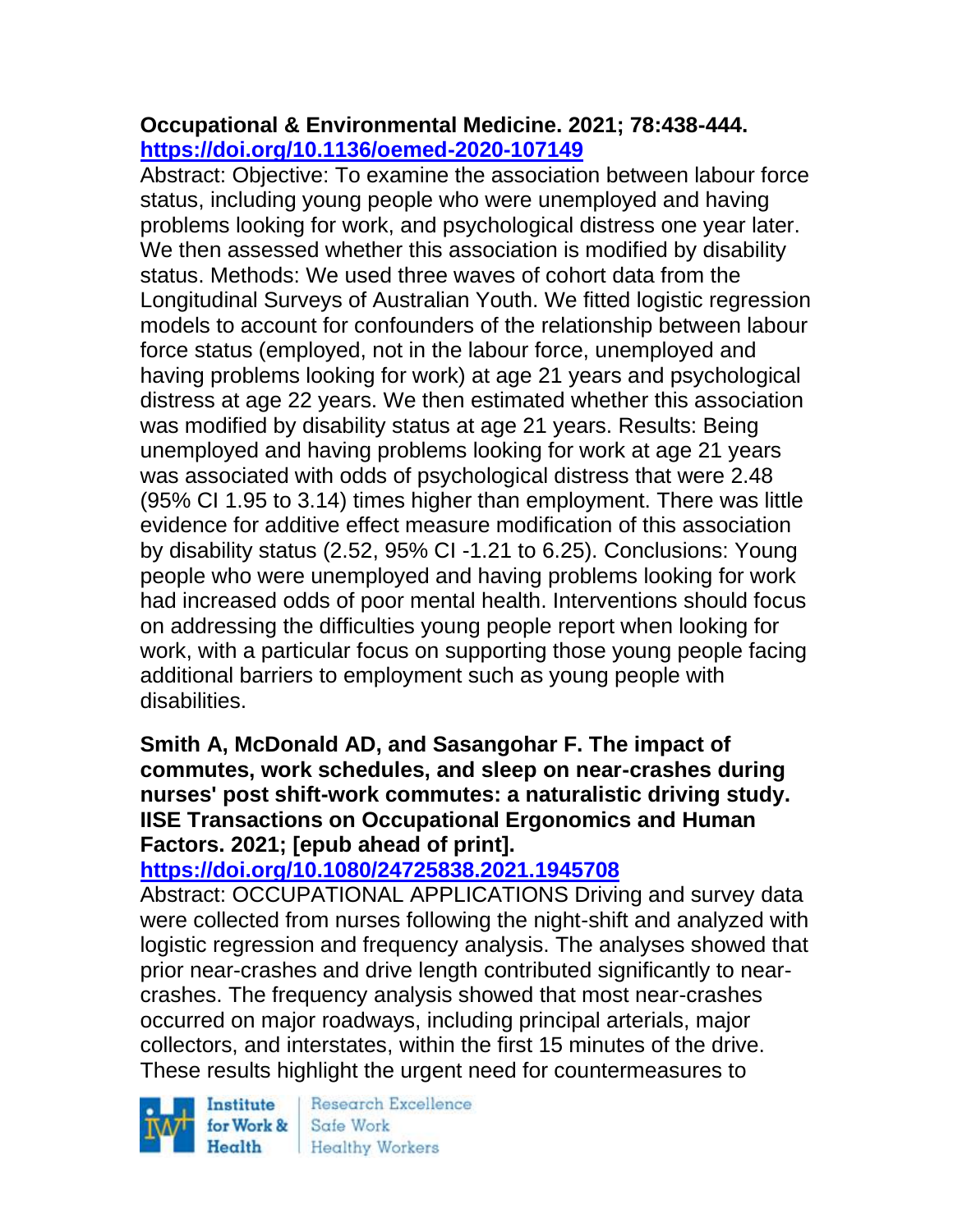prevent drowsy driving incidents among night-shift nurses. Specifically, nurses and hospital systems should focus on countermeasures that encourage taking a break on the post work commute and those that can intervene during the drive. This may include the use of educational programs to teach nurses the importance of adequate rest or taking a break to sleep during their drive home, or technology that can recognize drowsiness and alert nurses of their drowsiness levels, prompting them to take a break

### **Svertoka E, Saafi S, Rusu-Casandra A, Burget R, Marghescu I, Hosek J, et al. Wearables for industrial work safety: a survey. Sensors (Basel). 2021; 21(11):3844.**

**<https://doi.org/10.3390/s21113844> [open access]** Abstract: Today, ensuring work safety is considered to be one of the top priorities for various industries. Workplace injuries, illnesses, and deaths often entail substantial production and financial losses, governmental checks, series of dismissals, and loss of reputation. Wearable devices are one of the technologies that flourished with the fourth industrial revolution or Industry 4.0, allowing employers to monitor and maintain safety at workplaces. The purpose of this article is to systematize knowledge in the field of industrial wearables' safety to assess the relevance of their use in enterprises as the technology maintaining occupational safety, to correlate the benefits and costs of their implementation, and, by identifying research gaps, to outline promising directions for future work in this area. We categorize industrial wearable functions into four classes (monitoring, supporting, training, and tracking) and provide a classification of the metrics collected by wearables to better understand the potential role of wearable technology in preserving workplace safety. Furthermore, we discuss key communication technologies and localization techniques utilized in wearable-based work safety solutions. Finally, we analyze the main challenges that need to be addressed to further enable and support the use of wearable devices for industrial work safety

**Zhang C, Yu MC, and Marin S. Exploring public sentiment on enforced remote work during COVID-19. Journal of Applied Psychology. 2021; 106(6):797-810. <https://doi.org/10.1037/apl0000933>** 

Institute Health